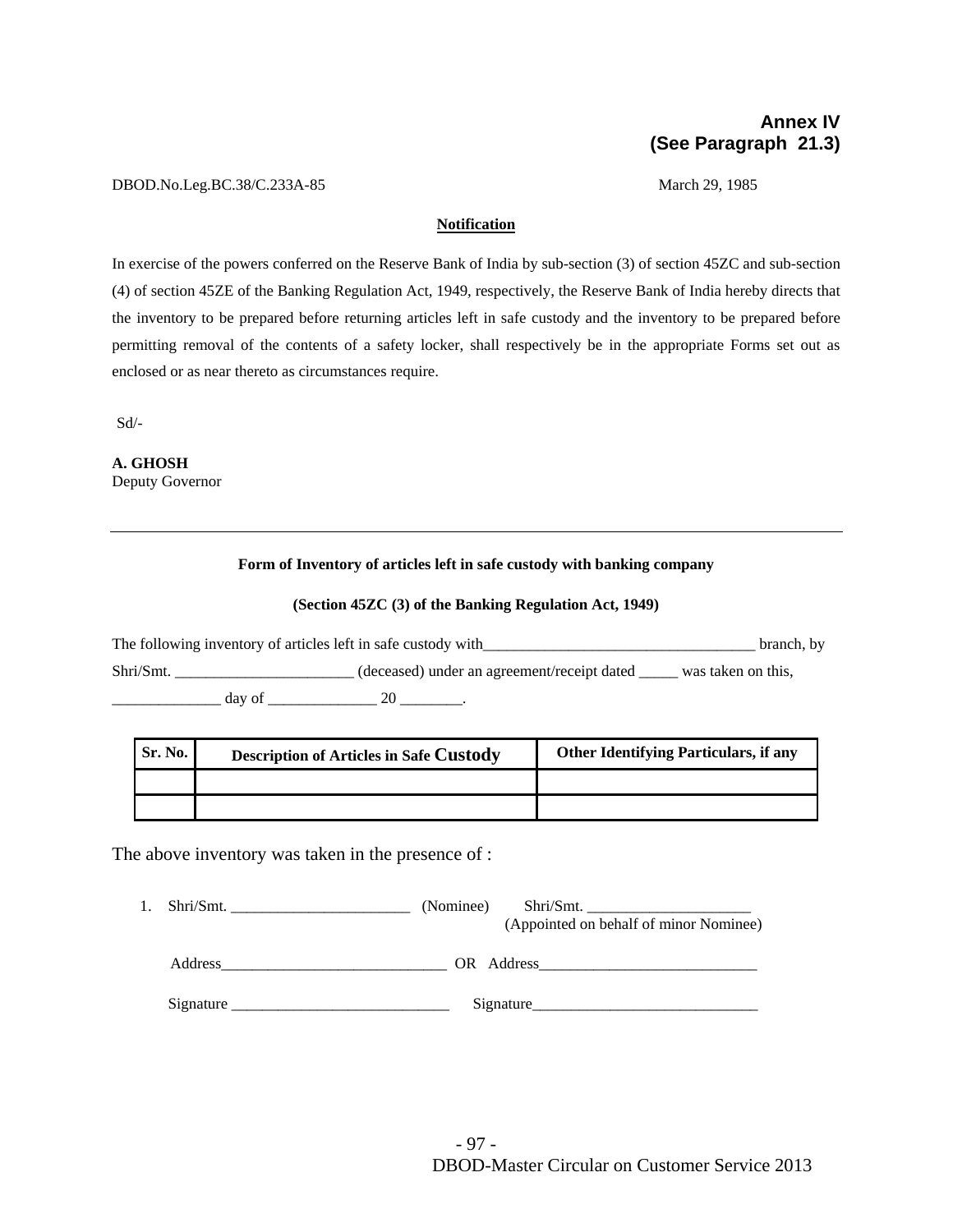I, Shri/Smt. \_\_\_\_\_\_\_\_\_\_\_\_\_\_\_\_\_\_\_\_\_\_\_\_\_\_\_\_\_ (Nominee / appointed on behalf of minor Nominee) hereby acknowledge receipt of the articles comprised and set out in the above inventory together with a copy of the said inventory.

| Shri/Smt.                                | (Nominee) Shri/Smt.                                                                                                                                                                                                            |
|------------------------------------------|--------------------------------------------------------------------------------------------------------------------------------------------------------------------------------------------------------------------------------|
| Signature ______________________________ | (Appointed on behalf of minor Nominee)                                                                                                                                                                                         |
| Date & Place                             | Signature Signature Signature Communications and Signature Communications and Signature Communications and Signature Communications and Signature Communications and Signature Communications and Signature Communications and |
|                                          | Date & Place                                                                                                                                                                                                                   |

## **Form of Inventory of Contents of Safety Locker Hired from Banking Company**

# **(Section 45ZE (4) of the Banking Regulation Act, 1949)**

The following inventory of contents of Safety Locker No. \_\_\_\_\_\_\_\_\_\_\_\_\_\_ located in the Safe Deposit Vault of \_\_\_\_\_\_\_\_\_\_\_\_\_\_\_\_, \_\_\_\_\_\_\_\_\_\_\_\_\_\_\_\_\_\_ Branch at \_\_\_\_\_\_\_\_\_\_\_\_\_\_.

\* hired by Shri/Smt. \_\_\_\_\_\_\_\_\_\_\_\_\_\_\_\_\_\_\_\_\_\_\_\_\_\_ deceased in his/her sole name.

| * hired by Shri/Smt. (i) | (deceased) |
|--------------------------|------------|
| (ii)                     | Jointly    |
| (iii)                    |            |

was taken on this example of the day of the set of the 20  $\pm$ 

| Sr. No. | <b>Description of Articles in Safety Locker</b> | <b>Other Identifying Particulars, if any</b> |  |
|---------|-------------------------------------------------|----------------------------------------------|--|
|         |                                                 |                                              |  |
|         |                                                 |                                              |  |

For the purpose of inventory, access to the locker was given to the Nominee/and the surviving hirers

- who produced the key to the locker.
- by breaking open the locker under his/her/their instructions.

The above inventory was taken in the presence of:

|         | (Nominee) |             |
|---------|-----------|-------------|
|         |           | (Signature) |
| or      |           |             |
|         | (Nominee) |             |
| Address |           | (Signature) |

- 98 - DBOD-Master Circular on Customer Service 2013